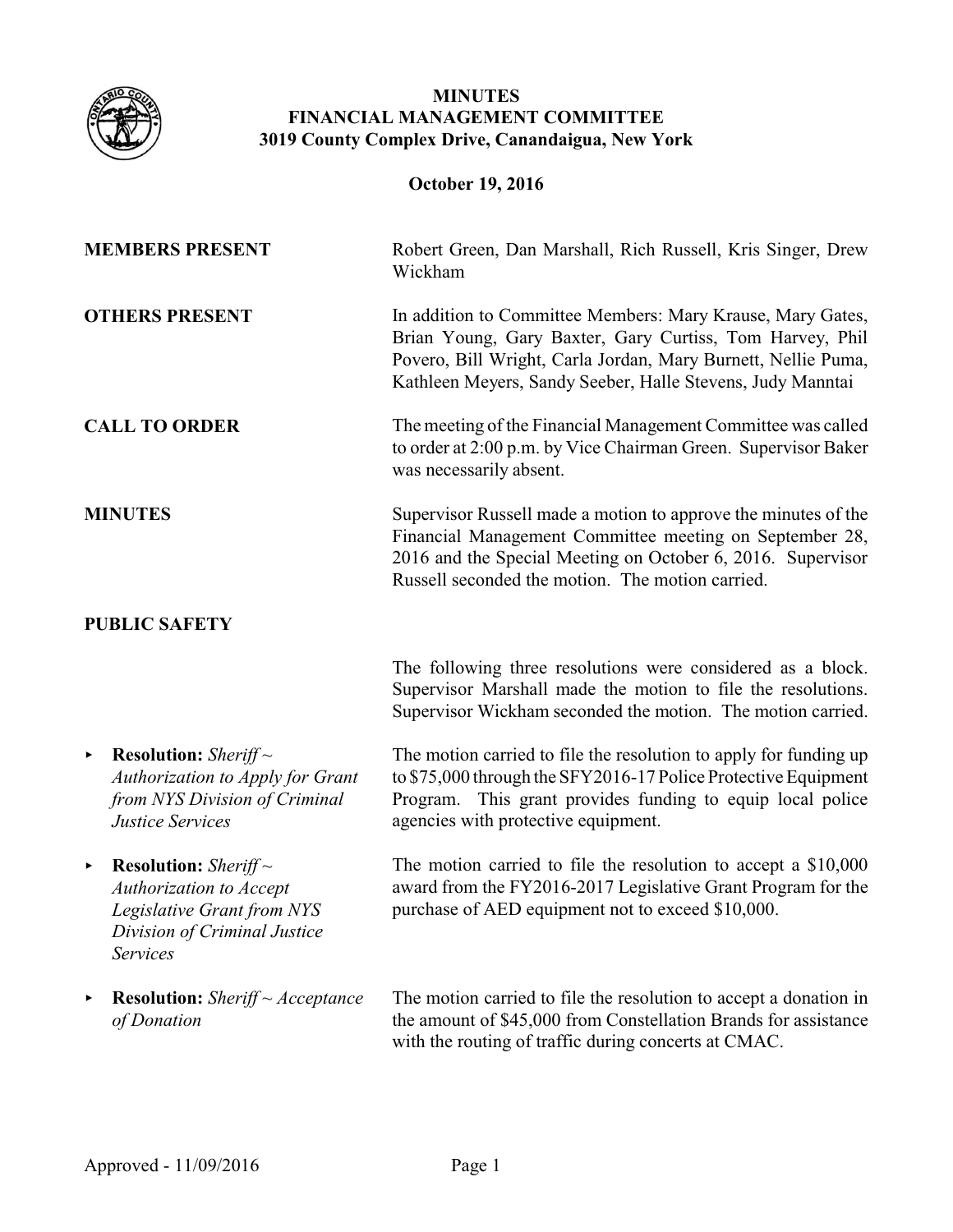## **ENVIRONMENTAL QUALITY**

< **Resolution:** *Authorization to Apply for the NYS Department of Environmental Conservation Electronics Waste Assistance Program Grant*

**CAPITAL PROJECTS**

Supervisor Singer made a motion to file the resolution to authorize the Director of Planning to apply for the Electronics Waste Assistance Grant in the amount of \$20,00. Supervisor Wickham seconded the motion. The motion carried.

The following three resolutions were considered as a block. Supervisor Russell made the motion to file the resolutions. Supervisor Wickham seconded the motion. The motion carried.

- < **Resolution:** *Space Utilization and Reallocation Project Phase III - Ontario County Courthouse - CP 05-2012: Budget Transfer*
- < **Resolution:** *Public Works ~ County Road 9 Preventive Maintenance - CP 08-2015: Acceptance of Supplemental Agreement #1 to NYS Revenue Contract & Budget Amendment*
- < **Resolution:** *Public Works ~ Federally Aided Bridge Painting Project - CP 12-2015: Acceptance of Supplemental Agreement #1 to NYS Revenue Contract & Budget Amendment*
- < **Resolution:** *Public Works ~ Multiple Culvert Replacements - CP 13-2015: Culvert Repair County Road 46 - Budget Amendment*
- < **Resolution:** *FLCC Geneva Campus Center Project ~ CP 04- 2009: Acceptance of Payment from M/E Engineering, P.C.*

The motion carried to file the resolution approving the budget transfer of \$26,000 as detailed in the resolution.

The motion carried to file the resolution accepting Supplemental Agreement #1 to the NYS Revenue Contract for this project and to amend the budget as indicated in the resolution.

The motion carried to file the resolution accepting Supplemental Agreement #1 to the NYS Revenue Contract for this project and to amend the budget as indicated in the resolution.

Supervisor Wickham made a motion to file the resolution to approve the budget amendment of \$40,000 as detailed in the resolution. Supervisor Marshall seconded the motion. The motion carried.

Supervisor Russell made a motion to file the resolution to accept the offer of reimbursement from M/E Engineering, P.C., in the amount of \$25,471 for costs of remedying engineering deficiencies in the design of the piping for the rooftop chiller unit at the FLCC Geneva Campus Center. Supervisor Singer seconded the motion. The motion carried.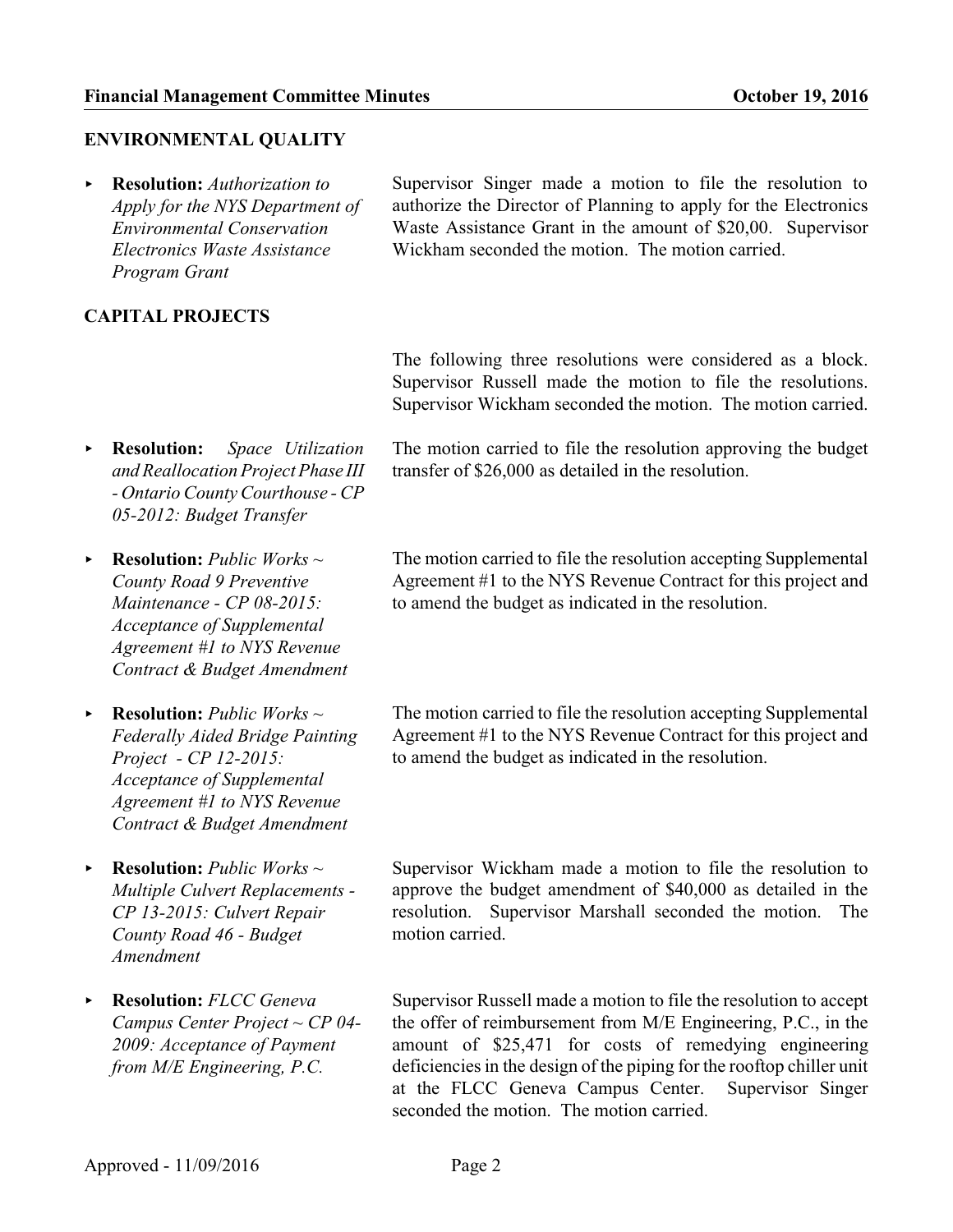## **Financial Management Committee Minutes Committee Minutes Constanting Constanting Constanting Constanting Constanting Constanting Constanting Constanting Constanting Constanting Constanting Constanting Constanting Cons**

| <b>Resolution:</b> 2015 FLCC Capital<br>▶<br>Maintenance Project ~ $CP$ 01-<br>2015: Authorization to Contract<br>with Messner Flooring<br>Re: Source for Floor Replacement<br>- Room #343 Dictation | Supervisor Russell made a motion to file the resolution to<br>authorize a contract with Messner Flooring Re: Source to furnish<br>and install flooring at FLCC in Room #343 Dictation, at a cost<br>not to exceed \$7,500. Supervisor Wickham seconded the motion.<br>The motion carried. |  |
|------------------------------------------------------------------------------------------------------------------------------------------------------------------------------------------------------|-------------------------------------------------------------------------------------------------------------------------------------------------------------------------------------------------------------------------------------------------------------------------------------------|--|
| <b>FMC STANDING</b><br><b>COMMITTEE ITEMS</b>                                                                                                                                                        |                                                                                                                                                                                                                                                                                           |  |
| 2017-2018 Budget Update                                                                                                                                                                              | Director of Finance Mary Gates updated the Committee on the<br>final figures for the tentative budget. The 2017 estimated tax rate<br>will be \$6.31. The compilation of the tentative budget is in<br>process and will be posted to the web site on October 27.                          |  |
|                                                                                                                                                                                                      | The following three items were considered as a block. Supervisor<br>Marshall made a motion to approve the resolutions. Supervisor<br>Wickham seconded the motion. The motion carried.                                                                                                     |  |
| 2017-2018 Budget Workshop                                                                                                                                                                            | The 2017-2018 Budget Workshop will be held at 6:00 p.m. on<br>November 17, 2016.                                                                                                                                                                                                          |  |
| <b>Resolution:</b> Fixing Day and<br>▶<br>Notice for Public Hearing on the<br>Tentative Budget for the Fiscal<br>Year Beginning January 1, 2017                                                      | The motion carried to file the resolution to fix the day and time<br>for the Public Hearing on the tentative budget for the fiscal year<br>beginning January 1, 2017.                                                                                                                     |  |
| <b>Resolution:</b> Fixing Day and<br>×<br>Notice for Public Hearing on<br>Proposed Capital Improvement<br>Plan                                                                                       | The motion carried to file the resolution to fix the day and time<br>for the Public Hearing on the proposed 2017-2022 Capital<br>Improvement Plan.                                                                                                                                        |  |
| <b>Budget Message</b>                                                                                                                                                                                | By general consent the 2017-2018 Budget Message was approved<br>and signed by Finance Committee Members, County<br>Administrator Mary Krause, and Director of Finance Mary Gates.                                                                                                         |  |
| 3rd Quarter 2016<br><b>Sales Tax Distribution</b>                                                                                                                                                    | The 3rd <sup>st</sup> Quarter 2016 Sales Tax Report was briefly reviewed.<br>The County had a decrease of approximately 1.63% as compared<br>to the prior year $3rd$ quarter collections.                                                                                                 |  |
| <b>OTHER</b>                                                                                                                                                                                         |                                                                                                                                                                                                                                                                                           |  |
| <b>County Treasurer</b>                                                                                                                                                                              | County Treasurer Gary Baxter informed the Committee that a<br>buyer of one of the auctioned properties has backed out. The<br>property is now listed on the online auction site.                                                                                                          |  |